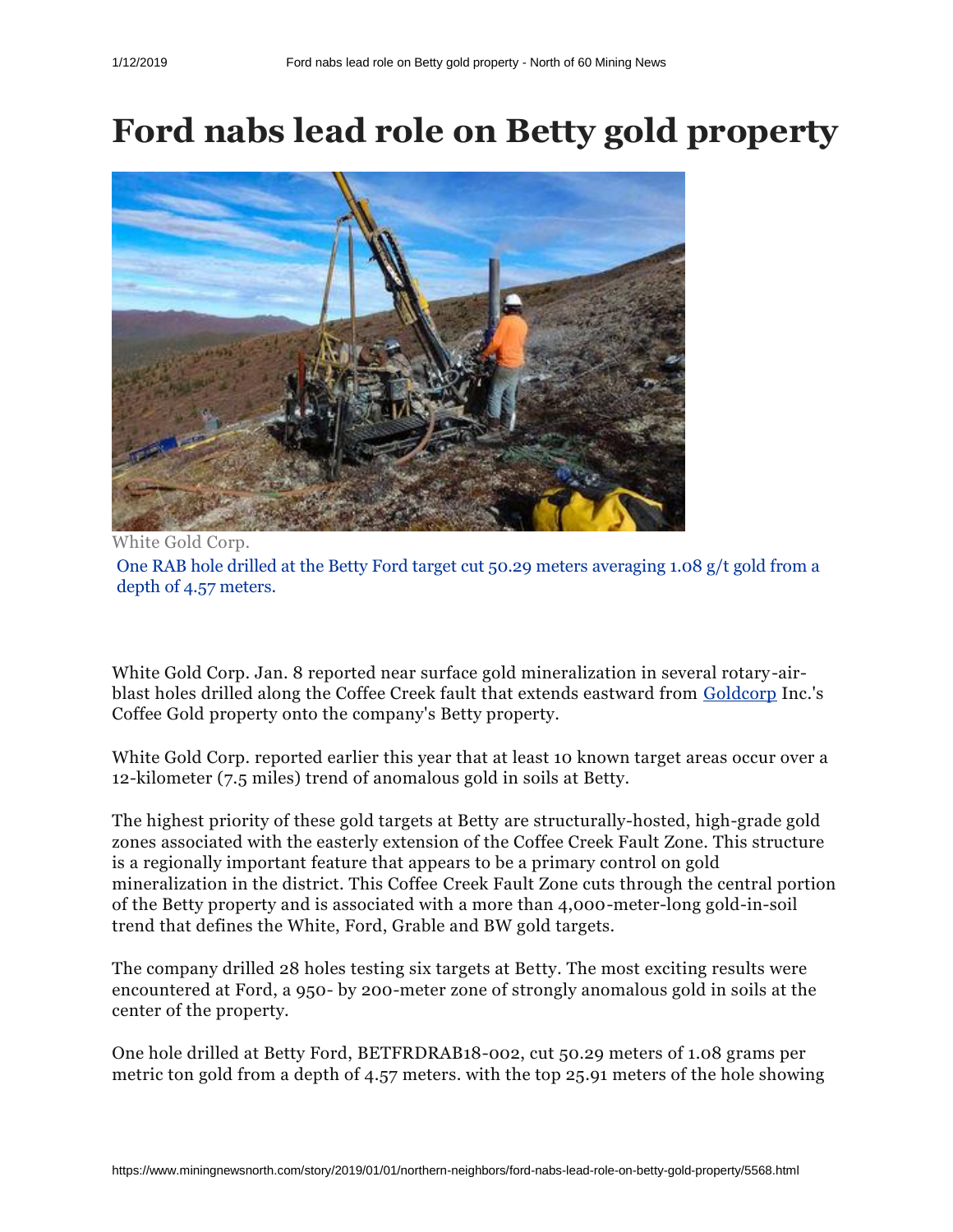oxidized mineralization and additional shallow mineralization encountered in other holes along trend.

BETFRDRAB18-001, drilled 103 meters east of hole 002, cut 24.39 meters of 0.94 g/t gold from a depth of 19.81 meters.

BETFRDRAB18-003, drilled to the north from the same site as hole 002, cut 13.72 meters of 0.75 g/t gold from surface.

"The discovery on the Betty Ford target is a very significant finding, intersecting over 50 meters of near surface gold mineralization at grades comparable to the adjacent Coffee project, along trend and with structural similarities. We are also very encouraged with the discovery of gold mineralization encountered on other targets across the Betty property which indicates the presence of a broader gold system," said [White Gold Corp.](https://www.miningnewsnorth.com/search/White_Gold_Corp) Vice President of Exploration Jodie Gibson.

White Gold Corp. also encountered promising results at Betty White, a 150- by 2,000-meter gold-in-soil anomaly located about 730 meters downhill to the north of the Ford target.

The company said all seven holes covering 670 meters of strike length within the soil anomaly cut anomalous gold mineralization, ranging from trace to 3.61 g/t gold.



The company said the gold mineralization encountered across multiple target areas highlights the large-scale potential of the mineralized system at Betty, with additional targets remaining undrilled.

"The Betty property remains underexplored and we believe that this preliminary shallow drill program has just scratched the surface of the mineral potential along the very